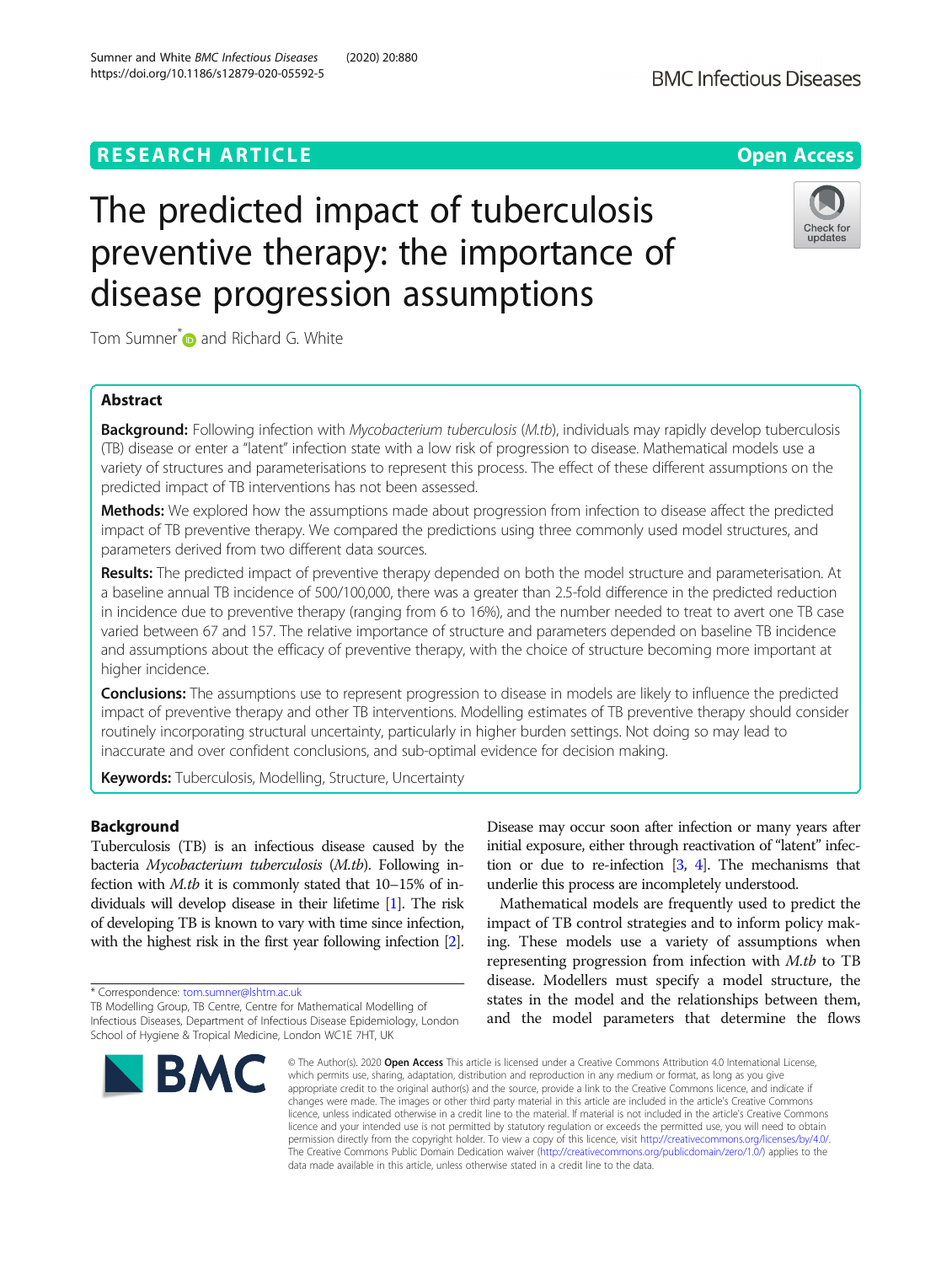between these states. TB modelling studies often explore the sensitivity of results to parameters (e.g. Sanchez and Blower [[5\]](#page-7-0) and Dowdy and colleagues [[6\]](#page-7-0)), however the majority of studies using models to predict the impact of control strategies, while often including detailed features such as age-structure, human immunodeficiency virus (HIV) and TB treatment history, employ a single model structure to describe the progression from infection to disease (e.g.  $[7-13]$  $[7-13]$  $[7-13]$  $[7-13]$ ). A number of studies have explored the impact of model structure in the context of other infectious diseases, including human papillomavirus [[14](#page-7-0)] and rota virus [\[15\]](#page-7-0) but the importance of model structure has not been widely studied in the context of TB.

Two recent papers [\[16,](#page-7-0) [17\]](#page-7-0) compared the predictions of different models for the progression from infection to disease when used to simulate cohorts of recently infected people. The model predictions were compared to data on the incidence of TB by time since M.tb infection from various studies. These analyses showed that there is no single "best" model and that several sets of assumptions are consistent with the data. They also found that the assumptions used in many published modelling studies are not consistent with the observed temporal pattern of disease following exposure to *M.tb.* The consequences of using these different assumptions in transmission models used to simulate TB control strategies remain unclear. In particular, do the different "best" models give consistent results when used to simulate interventions, and what are the implications of the use of inconsistent model assumptions?

In this paper we explore how the assumptions (model structure and parameters) used to represent progression from infection to disease effect the predicted impact of a scale up of TB preventive therapy. Preventive therapy (treatment with one or more anti-tuberculosis drugs, typically for a period of 3 to 6 months) reduces the risk of developing TB disease and is recommended by the World Health Organisation (WHO) for high risk populations including people living with HIV, household contacts of pulmonary TB cases and dialysis and organ transplant patients [[18](#page-7-0)]. Previous modelling [[11](#page-7-0), [19,](#page-7-0) [20\]](#page-7-0) has highlighted wider use of preventive therapy as a key component of reaching the WHO global TB targets [[21](#page-7-0)]. As preventive therapy aims to prevent progression from infection to disease, it is important to understand how the assumptions used to represent this process may affect the model results.

# Methods

We constructed a set of simple dynamic transmission models to simulate the impact of increased uptake of TB preventive therapy at different TB incidence. To explore the effect of different assumptions about progression from infection to disease we compared the predictions made using 3 different model structures and parameter estimates derived from 2 different data sets.

#### Model structures

Our choice of models was informed by a systematic literature review [\[17](#page-7-0)] that identified 12 model structures that have been used to describe progression from infection to disease. A summary of all 12 model structures can be found in the [appendix](#page-6-0).

Our primary analysis focuses on two structures (models 1 and 2) that have been shown to provide the best fit to the observed incidence of TB by time since M.tb infection in cohorts of recently exposed people [[16](#page-7-0), [17\]](#page-7-0).

We also considered a third model structure (model 3) that has been shown to provide a worse fit to the data  $[16,$  $[16,$  $[16,$ [17](#page-7-0)], but has been used in approximately 50% of published modelling studies [\[17\]](#page-7-0). It was included here to explore the implications of using an inappropriate structure on the predicted impact of preventive therapy interventions.

Figure [1](#page-2-0) shows the different model structures incorporated into a simple dynamic transmission model of TB. The equations and steady state solutions for each of the models are given in the [appendix.](#page-6-0)

The following features are common to all models considered here. Susceptible individuals (S) are infected with M.tb at a rate  $\lambda = \beta I$  where  $\beta$  is the rate of effective contact and I is the prevalence of TB. Background mortality is modelled at a constant rate,  $u$ , in all states. In addition, those in the disease state, I, are subject to an additional disease associated mortality rate,  $m$ . The birth rate is set to maintain a constant population size. All births are assumed to be susceptible. In all models we assume that those with TB disease  $(I)$  are removed back to the "slow" latent state  $(L<sub>S</sub>)$  at a rate, τ. This represents effective treatment and natural recovery from disease. Prior exposure to *M.tb.* is assumed to confer some immunity against re-infection. This is captured through the parameter  $q$  which represents the relative susceptibility to re-infection among those with "slow" latent infection compared to the susceptibility to first infection among previously uninfected individuals.

Model 1 consists of 2 sequential latent states. Following infection all individuals enter the "fast" latent state  $(L_F)$ where they have an annual rate of progression to disease, k. Those who do not develop disease transition to the "slow" latent state  $(L<sub>S</sub>)$ , at an annual rate, e, where they have an annual rate of disease progression c (where  $c < k$ ). Biologically, this assumes that all infected individuals have the same risk of developing TB following infection. Individuals in the "slow" latent state  $(L<sub>S</sub>)$  can be re-infected and return to  $L_F$ .

Model 2 consists of 2 parallel latent states. Following infection, some proportion  $(b)$  enter the "fast" latent state  $(L_F)$  where they have an annual rate of progression to disease,  $k$ . The remainder  $(1-b)$  enter the "slow" latent state  $(L<sub>S</sub>)$  where they have an annual rate of disease progression c (where  $c < k$ ). Biologically, this assumes that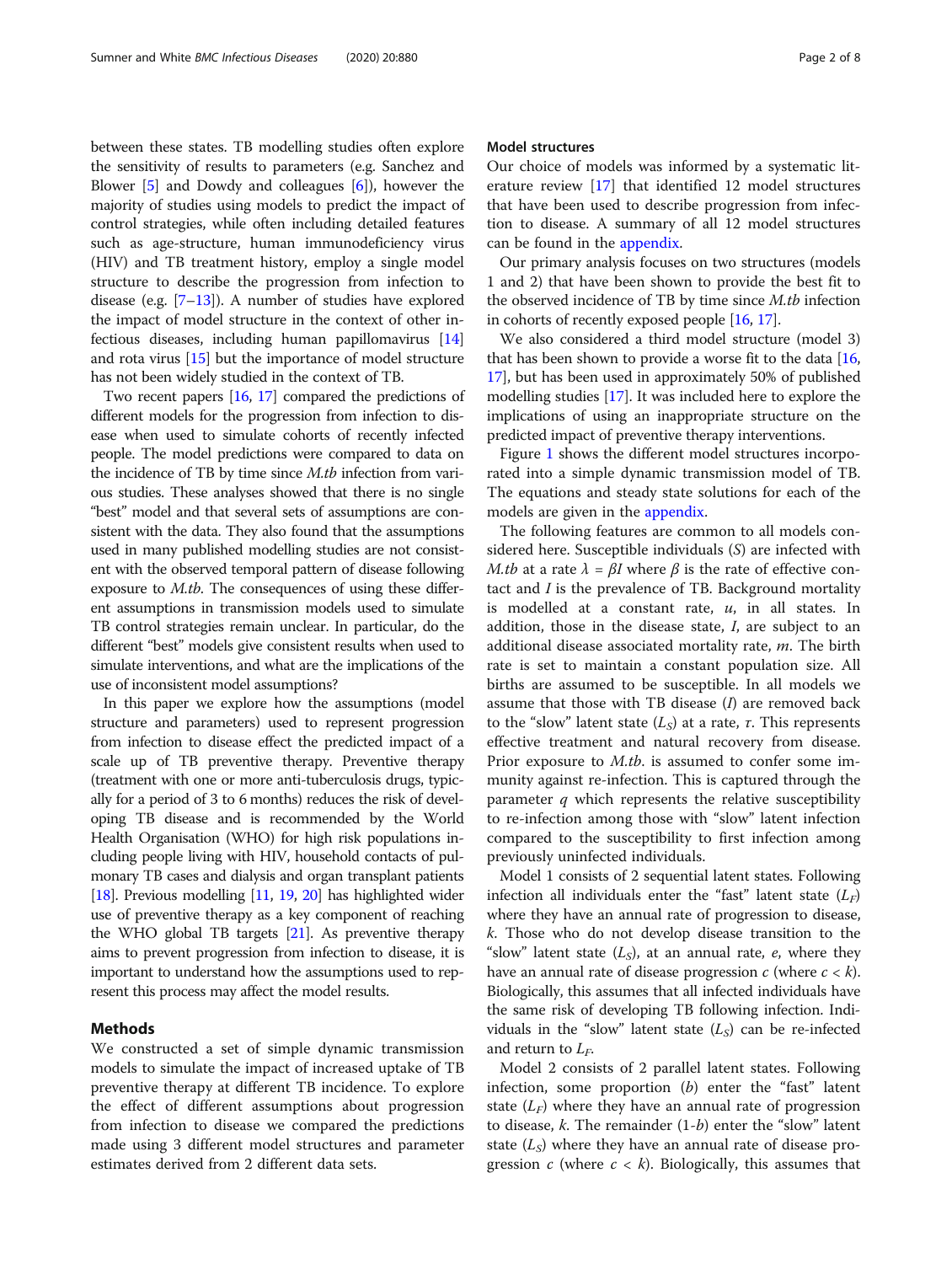Fig. 1 Schematic of model structures.  $S =$  susceptible;  $L_F =$  "fast" latent state;  $L_S =$  "slow" latent state;  $I =$  TB disease;  $P_F =$  post preventive therapy (from "fast" latent state);  $P_S$  = post preventive therapy (from "slow" latent state). Red lines and boxes show the preventive therapy components of the model. Definitions of model parameters are given in Table [1](#page-3-0)

<span id="page-2-0"></span>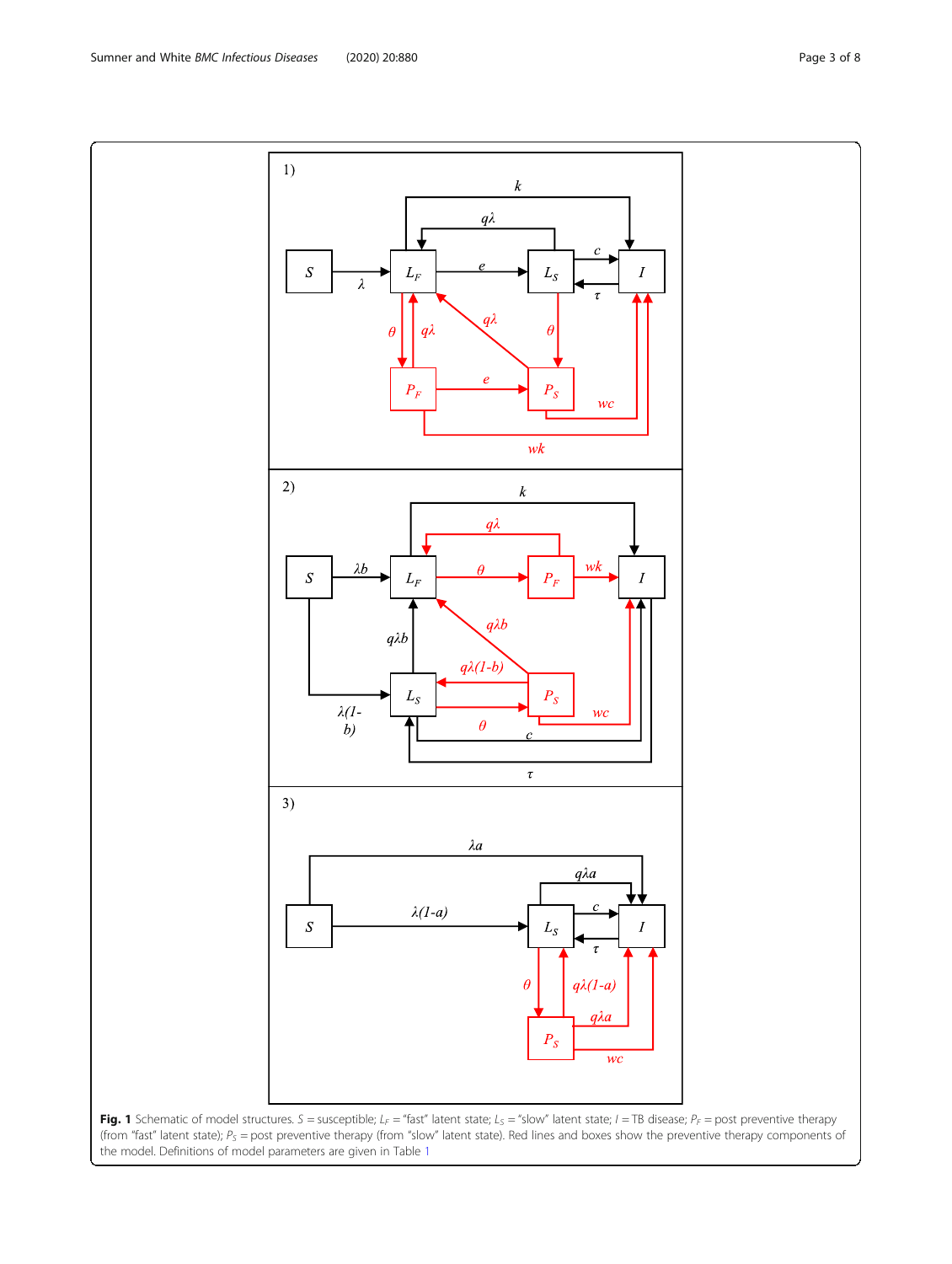<span id="page-3-0"></span>some proportion of individuals (b) are pre-determined to have a high risk of developing TB following infection. Individuals in  $L<sub>S</sub>$  can be re-infected with a proportion b moving to  $L<sub>F</sub>$  and the remainder remaining in  $L<sub>S</sub>$ .

Model 3 consists of a single "slow" latent state,  $L_S$ . Following infection, some proportion (a) develop disease immediately. The remainder (1-a) enter the "slow" latent state where they have an annual rate of disease progression c. This can be seen as equivalent to model 2 but with an infinite rate of progression from the fast latent state to disease. Individuals in  $L<sub>S</sub>$  can be re-infected with a proportion a progressing directly to disease and the remainder remaining in  $L<sub>S</sub>$ .

#### Model parameterisation

To explore the relative effects of parameter uncertainty compared to structural uncertainty we used parameter estimates for each model structure derived using 2 different data sets. Parameter set A is taken from Menzies et al. [\[17](#page-7-0)] and based on data from individuals in the control arms of the British Medical Research Council's Bacillus Calmette–Guérin (BCG) vaccination trials [[2\]](#page-7-0) and preventive therapy trials conducted by the United States Public Health Service [\[22](#page-7-0)]. Parameter set B is taken from Ragonnet et al. [\[16](#page-7-0)] and was obtained by fitting models to data from recent cohorts in the Netherlands [\[23\]](#page-7-0) and Australia [[24](#page-7-0)]. The parameter values are shown in Table 1. These parameters result in different estimates

Table 1 Parameters for the transmission model

of the proportion of infected individuals who develop disease over time (see figure A1 in the [appendix\)](#page-6-0).

For both parameter sets, models 1 and 2 predict the same cumulative incidence over time while model 3 predicts a higher long-term risk of TB than the other models (figure A1). Assuming a life expectancy of 50 years, models 1 and 2 predict a life-time risk of TB of 11% (using parameter set A) and 17% (parameter set B). In contrast model 3 gives a life time risk of 20 and 21% respectively.

## Modelling the impact of preventive therapy

The aim of this analysis was not to make detailed predictions of the impact of preventive therapy, rather to explore how the predicted impact may vary due to the choice of model structure and parameterisation. As such we use a simple model of preventive therapy (shown in red in Fig. [1](#page-2-0)) similar to that used previously to explore the relationship between TB burden and preventive therapy impact [[25](#page-7-0)].

For each model structure we assumed 5% of the population in all latent states ( $\theta$  = 0.05) is treated with preventive therapy each year. Individuals receiving preventive therapy in the "fast" and "slow" latent states move to corresponding post preventive therapy states,  $P_F$  and  $P_S$  (note that in model 3 there is only a single latent state and therefore only a single preventive therapy state). We assume that preventive therapy reduces the risk of disease from existing infection but does not prevent against re-infection.

| Parameter                                                                  | Parameter<br>Source                                                                                                                                                                            | Model                 |                       |                          |  |
|----------------------------------------------------------------------------|------------------------------------------------------------------------------------------------------------------------------------------------------------------------------------------------|-----------------------|-----------------------|--------------------------|--|
|                                                                            |                                                                                                                                                                                                |                       | $\overline{2}$        | 3                        |  |
| a, proportion progressing directly to disease                              | A                                                                                                                                                                                              | -                     |                       | 0.0665                   |  |
|                                                                            | B                                                                                                                                                                                              |                       |                       | $0.085*$                 |  |
| <b>b</b> , proportion entering fast latent state                           | A                                                                                                                                                                                              |                       | 0.086                 |                          |  |
|                                                                            | В                                                                                                                                                                                              |                       | 0.09                  | $\overline{\phantom{m}}$ |  |
| c, rate of progression to disease from slow latent state (per year)        | A                                                                                                                                                                                              | $5.94 \times 10^{-4}$ | $5.94 \times 10^{-4}$ | $3.37 \times 10^{-3}$    |  |
|                                                                            | B                                                                                                                                                                                              | $2.01 \times 10^{-3}$ | $2.01 \times 10^{-3}$ | $3.11 \times 10^{-3*}$   |  |
| k, rate of progression to disease from fast latent state (per year)        | A                                                                                                                                                                                              | 0.0826                | 0.955                 |                          |  |
|                                                                            | B                                                                                                                                                                                              | 0.4015                | 4.015                 |                          |  |
| e, rate of movement from fast latent state to slow latent state (per year) | A                                                                                                                                                                                              | 0.872                 |                       |                          |  |
|                                                                            | B                                                                                                                                                                                              | 4.015                 |                       |                          |  |
| q, relative susceptibility to re-infection compared to first infection     | 0.5 (To explore the role of re-infection in between model differences<br>we also simulated the model with no re-infection, $q = 0$ )                                                           |                       |                       |                          |  |
| $\tau$ , rate of recovery from TB disease (per year)                       | 1 (assumes that the average duration of disease is approximately 1 year)                                                                                                                       |                       |                       |                          |  |
| $\beta$ , number of effective contacts (per year)                          | Varied to produce different TB incidence                                                                                                                                                       |                       |                       |                          |  |
| m, rate of TB associated mortality                                         | 0.03                                                                                                                                                                                           |                       |                       |                          |  |
| w, relative risk of progressing to disease following preventive therapy    | 0.4 (In the primary analysis, we assume preventive therapy has an efficacy<br>of 60% against disease progression from prior infection. We explored the<br>impact of varying w on the results). |                       |                       |                          |  |

Parameter set A is taken form Menzies et al. [\[17](#page-7-0)], parameter set B is taken from Ragonnet et al. [\[16](#page-7-0)]. \*These parameters are not reported in Ragonnet et al. [16] so have been estimated by fitting the models to data extracted from figure S14 in [\[16\]](#page-7-0) – full details are given in the [appendix.](#page-6-0) Parameters in Ragonnet et al. [[16\]](#page-7-0) are reported in daily units and have been converted to annual units. "-"indicates the parameter is not used in a given model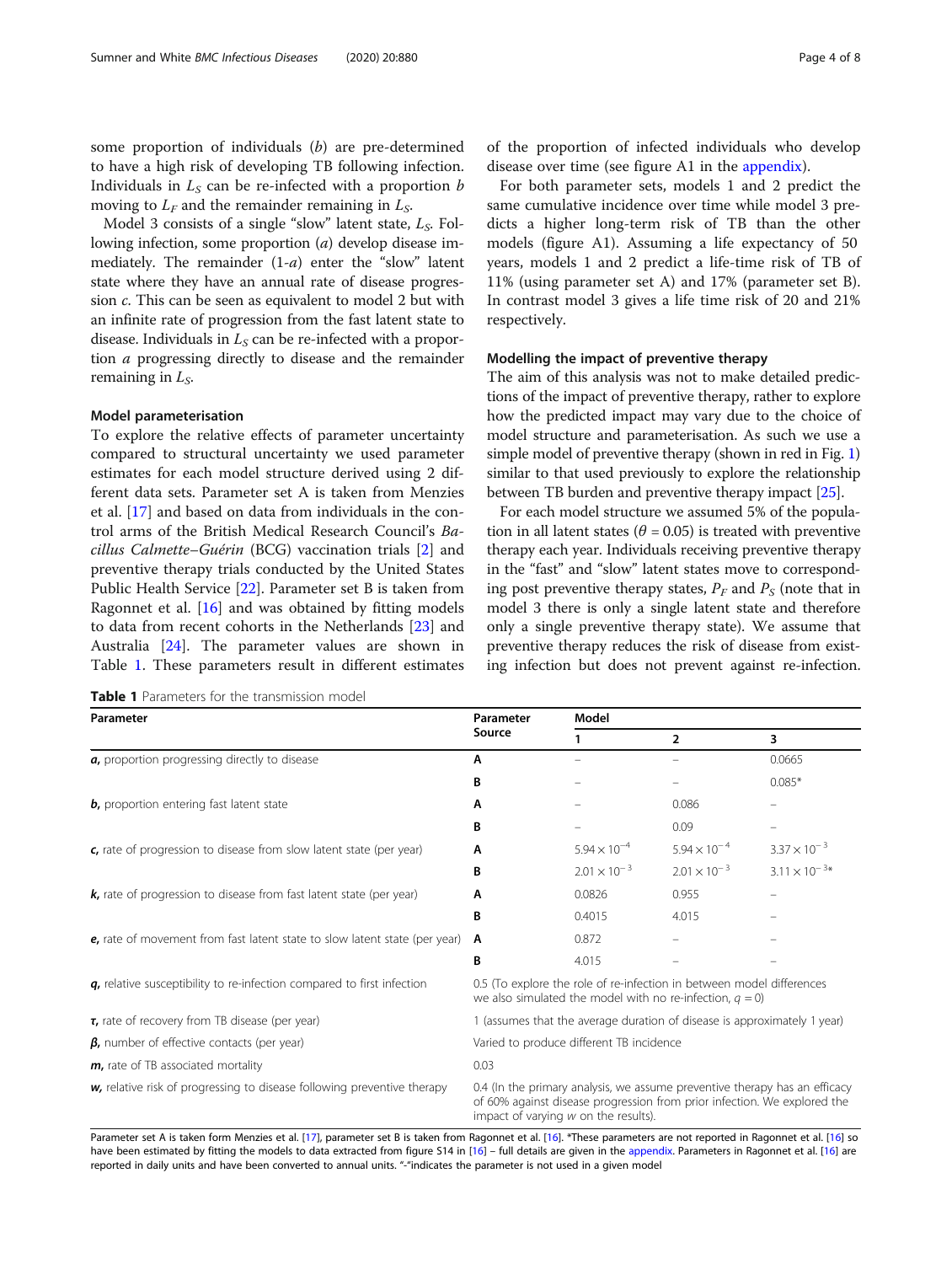This is incorporated in the model via the parameter  $w$  (see Fig. [1](#page-2-0)). In our main analysis we assume a reduction of 60% in the risk of progressing to disease  $[26]$  (i.e.  $w = 0.4$ ) but also explore the effect of assuming different values for w.

We simulated the introduction of preventive therapy into a population in which TB was at an endemic steady state (see [appendix](#page-6-0) for steady state solutions for each model) and explored a range of baseline TB incidence from 0 to 1000/100,000 by varying the number of effective contacts per year  $(\beta)$ . We calculated the percentage reduction in TB incidence (compared to the endemic equilibrium) after 10 years of preventive therapy. We also calculated the cumulative number of cases averted, the cumulative number of people given preventive therapy and the average number needed to treat (NNT) with preventive therapy to avert one TB case over the 10-year period assuming a constant population of 10,000.

# Results

Figure 2 shows the results of simulating 10 years of preventive therapy for each model structure as a function of the steady state TB incidence assuming 5% annual coverage and a 60% efficacy of preventive therapy against progression to TB disease from prior infection. Colours show the different model structures, solid lines show the results using parameter set A and dashed lines the results using parameter set B.

For all models, the reduction in TB incidence (left panel of Fig. 2) declines as a function of increasing steady state TB incidence; at higher incidence the risk of reinfection after preventive therapy is greater which reduces the longterm benefit of treatment. While the predicted impact declines with increasing incidence, the absolute number of cases averted increases with increasing steady state incidence (not shown) because there are more cases which can be prevented. The number of people treated with preventive therapy also increases with steady state incidence, reflecting the higher prevalence of latent infection, however the NNT (right panel of Fig. 2) is found to decline with increasing incidence. Previous analysis using a model with structure 1 found a non-monotonic relationship be-tween incidence and NNT [\[25\]](#page-7-0). In the [appendix](#page-6-0) we show that this behaviour is dependent on the assumed duration of the fast latent state.

There is considerable difference between the predictions using different model structures and parameter sets. For example, at an incidence of 500/100,000, the predicted reduction in incidence (left panel of Fig. 2) ranges from 6 to 16%, a greater than 2.5-fold difference. At the same incidence, the NNT (right panel of Fig. 2) varies from 67 to 157. For each parameter set, model 2 predicts the lowest impact of preventive therapy while model 3 predicts the highest impact. The larger impact predicted by model 3 is due to the fact that this model (as parameterised) results in a higher lifetime risk of

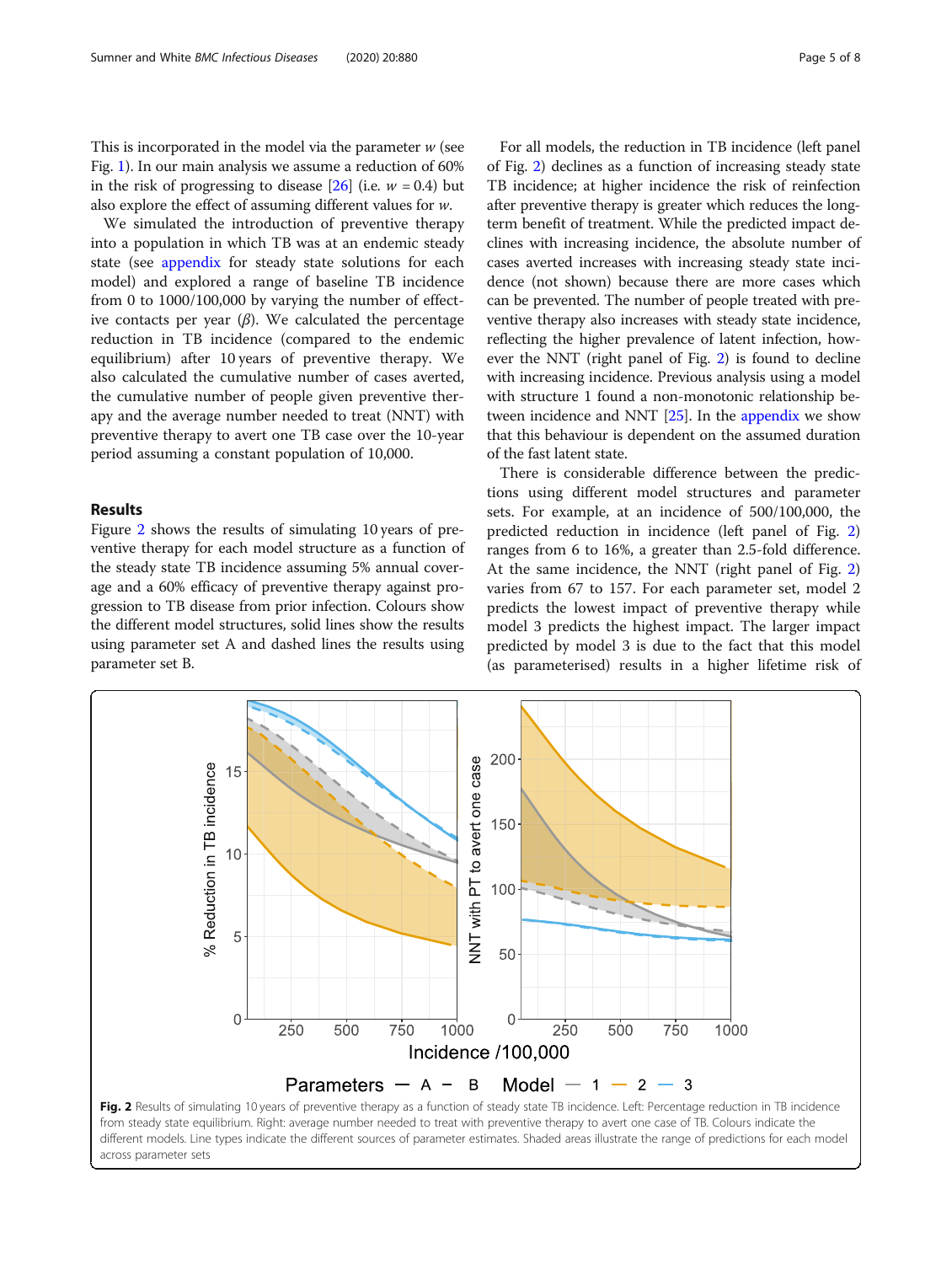developing TB following infection (see figure A1) and therefore the contact rate (β) needed to produce a given TB incidence is smaller (see figure A2). As a result, the risk of reinfection (and therefore TB) after preventive therapy is lower and the predicted impact of the intervention is larger. If model 3 is re-parameterised to give the same lifetime risk of TB as models 1 and 2 we observed a lower impact from model 3. This is because it is not possible to directly prevent fast progression to disease in this model structure by providing preventive therapy to the latent populations; these cases do not pass through a "fast" latent state where they can be treated with preventive therapy (see [appendix](#page-6-0) A5.). Model 2 gives the highest NNT and model 3 the lowest. In the remainder of this section we focus on models 1 and 2.

The effects of assumptions about disease progression are dependent on the TB incidence when preventive therapy is introduced. Table 2 shows the overall range of results compared to the ranges across structures (for a given parameter set) and parameter sets (for a given structure). For a given parameter set, the effect of the model structure on the predictions increases as the incidence of TB increases.

Figure [3](#page-6-0) shows that, as expected, the impact of preventive therapy depends on the assumed efficacy of treatment, but so do the interactions between the assumptions representing disease progression and the model outputs. In particular, the choice between structure 1 or 2 appears to be less influential if the assumed efficacy of preventive therapy is higher.

# Discussion

Our results show that both the model structure and parameter values used to represent progression from infection to disease can affect model predictions of the impact of preventive therapy on TB incidence and the number needed to treat to prevent one case of TB. This highlights the importance of including both structural and parametric uncertainty in TB modelling studies. Failure to do so may result in inaccurate predictions of the potential impact of interventions, and suboptimal evidence for decision making.

Our analysis extends the findings of two previous reviews [[16](#page-7-0), [17\]](#page-7-0). Those analyses found that model structures 1 and 2 fit data on the cumulative incidence of TB following infection equally well. In fact, it was shown in Ragonnet et al. [\[16\]](#page-7-0) that models 1 and 2 produce identical dynamics of TB onset following infection. We show that despite this these models can give markedly different predictions of intervention impact and efficacy. We also find that model 3, which is commonly used but has been found to produce a poor fit to the data, overestimates the impact (and underestimates the NNT) compared to models 1 and 2. This suggests that models using structure 3 could result in inappropriate recommendations for the use of preventive therapy.

We found that the relative importance of the model structure and the choice of parameters depends on the baseline incidence, with the choice of structure becoming more important at higher incidence This is due to the differences in the risk of re-infection between the models which become increasingly important at higher TB incidence: in model 1 all individuals spend some time in the "fast" latent state where they are not at risk of reinfection in contrast to model 2 where only a fraction of individuals pass through the fast latent state. The assumptions around the efficacy of preventive therapy are also important both in determining the overall impact and in the relative effects of model structure and parameterisation.

This work has focussed on the effect of assumptions about progression from infection to disease on the impact of preventive therapy. These assumptions may also affect the predicted impact of other interventions. Other structural assumptions not considered here may also be important. Two previous studies have explicitly considered the role of structural choices in TB modelling. As part of a review of TB modelling Colijn et al. [\[27\]](#page-7-0) explored how assumptions around the mechanism of protection conferred by prior immunity may affect model predictions. Fojo et al. [[28\]](#page-7-0) compared the impact of a hypothetical case finding intervention using three model structures. They found that a model with a single latent state (our model 3) predicted a lower impact than models with sequential high and low risk states (our model 1). This is in agreement with our findings that, in certain circumstances, model 3 can produce inconsistent results.

To allow us to explore a number of different assumptions for the progression from infection to latency the rest of the model was kept as simple as possible. These

Table 2 Predicted percentage reduction in TB incidence

| <b>TB Incidence</b><br>(100,000) | <b>Reduction in</b> | % of range due to structure |                     | % of range due to parameters |         |
|----------------------------------|---------------------|-----------------------------|---------------------|------------------------------|---------|
|                                  | incidence (%)       | <b>Parameters A</b>         | <b>Parameters B</b> | Model 1                      | Model 2 |
| 250                              | $8.8 - 16.6$        | 66%                         | 10%                 | 34%                          | 90%     |
| 500                              | $6.5 - 13.8$        | 74%                         | 16%                 | 26%                          | 84%     |
| 750                              | $5.2 - 11.4$        | 86%                         | 23%                 | 14%                          | 77%     |
| 1000                             | $4.5 - 9.6$         | 98%                         | 32%                 | 2%                           | 68%     |

Overall range of predicted reduction (due to both model choice and parameters) and the % of the range due to either choice of structure or choice of parameters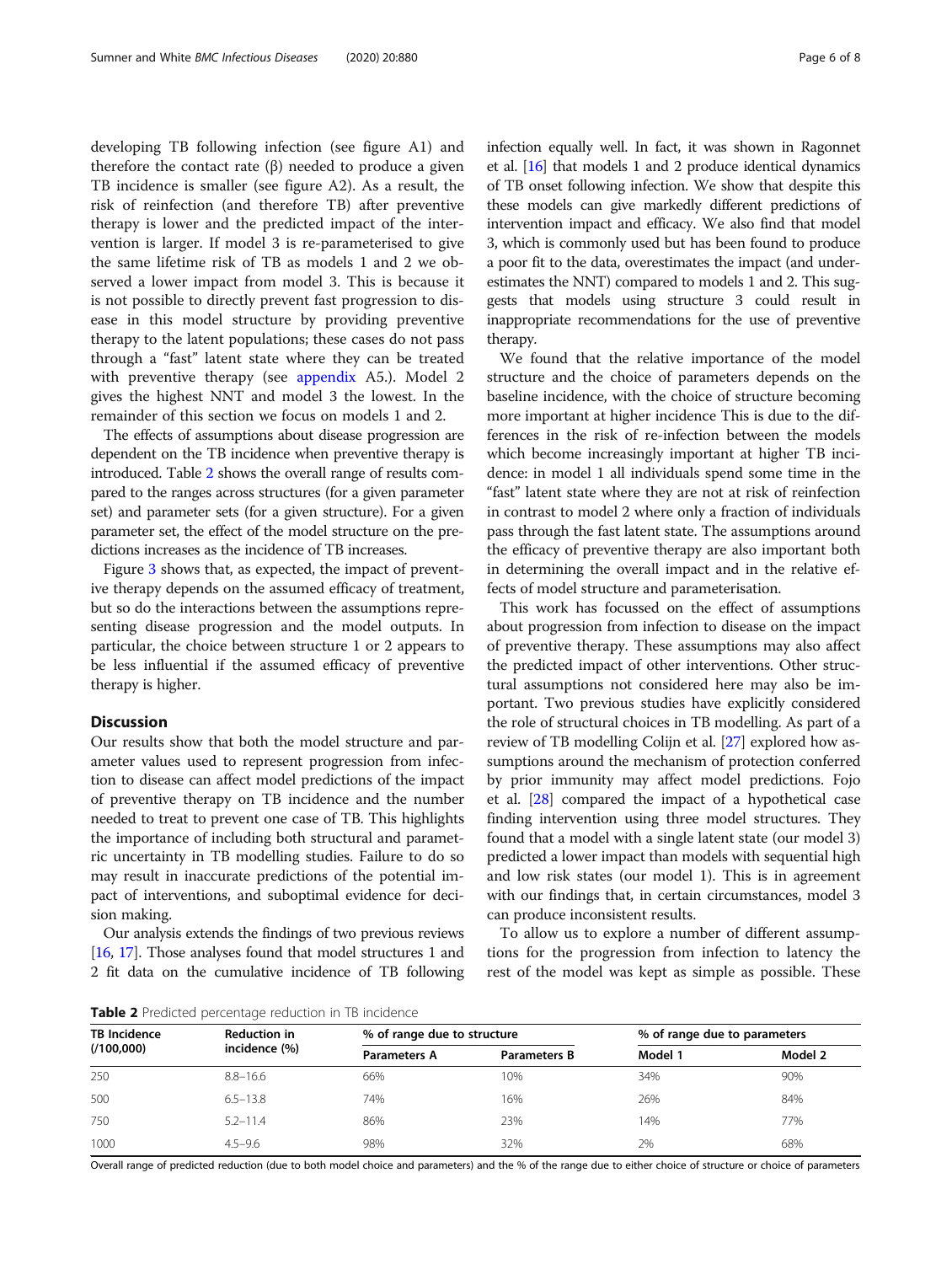<span id="page-6-0"></span>

simplifications may affect our findings. We did not consider HIV or drug resistant forms of TB and we used a very simple representation of demography, assuming a constant population size and a constant life expectancy. Previous work [\[29](#page-7-0)] has shown the importance of considering realistic age structure in models of TB transmission. The risks of developing disease have also been shown to differ by age [[23,](#page-7-0) [24](#page-7-0), [30](#page-7-0)] and that simplified models that do not include reactivation may be suitable for modelling paediatric TB [\[16\]](#page-7-0). We also assumed TB was in equilibrium before the introduction of preventive therapy, but trends in disease may affect the prevalence of infection and the contribution of ongoing transmission and reactivation to TB incidence. These factors are likely to influence the model predictions of intervention impact and may also affect the interaction between structure, parameters and model outputs. The representation of the preventive therapy intervention was also greatly simplified to explore the impact of model structure on the results and the findings should therefore not be interpreted as predictions of the likely impact of preventive therapy in any specific setting.

To ensure both structural and parametric uncertainty can be explored in a systematic way, standardised methods for incorporating model structure are needed. Approaches such as Bayesian model averaging [[31](#page-7-0)] may be of value for combining predictions from different models, but more work is required to increase their use in infectious disease modelling, in particular to address appropriate methods of weighting different models [\[32,](#page-7-0) [33\]](#page-7-0).

In addition to incorporating uncertainty in model predictions it is also important to quantify how different sources of input uncertainty contribute to the variability in outputs. Methods to conduct quantitative sensitivity analysis [\[34](#page-7-0)] of both model structure and parameters are needed. Approaches based on factorial sampling [[35](#page-7-0)] analysis of variance [\[36\]](#page-7-0) or use of regression and classification trees [[37\]](#page-7-0) could be utilised to quantify the importance of model structure in TB modelling. Such approaches would allow the key drivers of uncertainty to be identified and focus efforts on collecting data which will reduce uncertainty in future model predictions.

# Conclusion

Uncertainty in model structure is often ignored in TB modelling studies. Future studies should aim to compare results using different structures to ensure the uncertainty in model predictions is captured more accurately. When differences exist in the predictions between models these should be communicated to policy makers, either as discrete scenarios or using more formal methods of model averaging. Not doing so may lead to inaccurate and over confident conclusions, and sub-optimal evidence for decision making.

#### Supplementary Information

The online version contains supplementary material available at [https://doi.](https://doi.org/10.1186/s12879-020-05592-5) [org/10.1186/s12879-020-05592-5.](https://doi.org/10.1186/s12879-020-05592-5)

Additional file 1.